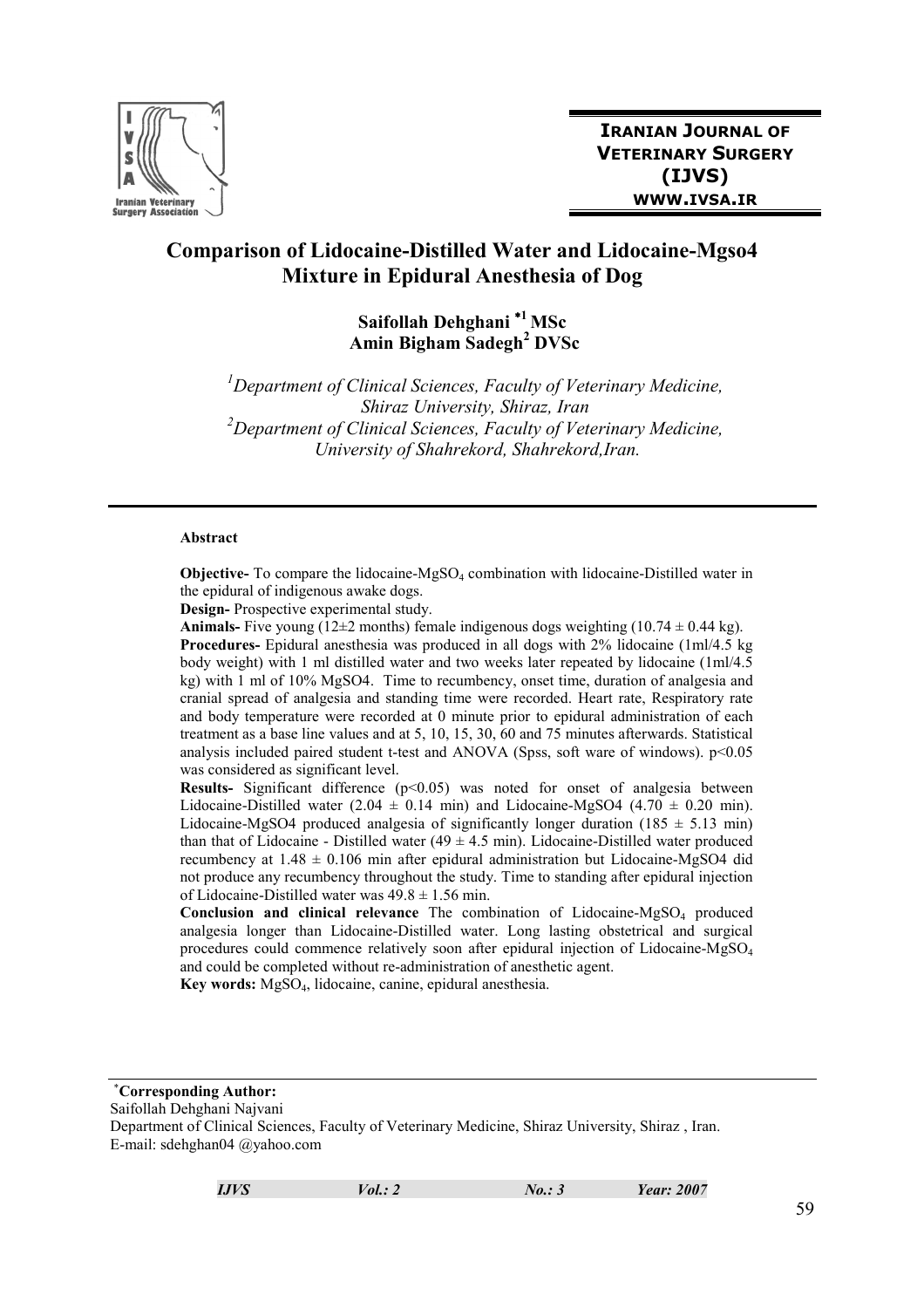### Introduction

The administration of local anaesthetic into epidural space is an established technique of producing regional anaesthesia in Veterinary Medicine<sup>1</sup>. Furthermore, epidural administration of local anaesthetics, opioids and alpha2-adrenergic agonists is an effective method of controlling postoperative pain, particularly after surgery involving the hind limb, pelvic or perineal region in dogs<sup>2</sup>. The most frequently used epidural anesthetics are lidocaine; mepivacaine, bupivacaine, and procaine<sup>3</sup>. With the exception of bupivacaine, this group of agents provides analgesia of relatively short duration and may necessitate re-administration of the agent to allow completion of the procedure. Also, local anesthetic agents indiscriminately block motor, sensory and sympathetic fibers causing ataxia, hind limb weakness, and occasionally recumbency<sup>3</sup>. Epidural and intrathecal administration of agents with greater duration of action may be more appropriate for procedures requiring long duration of analgesia. These agents include opioides and alpha-2 agonist<sup>4,5</sup>. Epidural use of ketamine has been reported in horse, cattle, and dogs with short duration of analgesia without recumbency or ataxia<sup>6,7,8, 9,10</sup>. Recently magnesium sulfate, which blocks N-Methyl-D-Aspartate (NMDA) receptors, similar to ketamine, was used in intrathecal anesthesia in rat $^{11,12,13}$ . As magnesium blocks the NMDA receptors and ions channels, it can prevent central sensitization caused by peripheral nociceptive stimulation<sup>13, 14</sup>. Magnesium also has antinociceptive effects in animal and human models of pain<sup>15</sup>. These effects are primarily based on the inhibition of calcium influx into the cell and antagonism of NMDA receptors<sup> $14, 15$ </sup>. The purpose of this study was to investigate the effects of epidural injection of Lidocaine-MgSO<sub>4</sub> mixture in dogs, to assay onset time, duration time, and monitor its effect on the heart rate, respiratory rate and body temperature.

### Materials and Methods

Five young (12 $\pm$ 2 months) female indigenous dogs weighting (10.74  $\pm$  0.44 kg) were used in this study. The lumbosacral area of each dog was clipped and scrubbed with povidone iodine (10%). Lidocaine was infiltrated subcutaneously over the lumbosacral joint space. An 18 gauge, 3.5-cm long needle was inserted into the epidural space with the bevel pointed forward. Proper placement of the needle was determined by loss of resistance and by ease of injection of a small volume  $(2-3 \text{ ml})$  of air  $16$ . The selection of the dogs for this study, were based on excluding paediatric, geriatric, obese and pregnant animals. In addition, the treated dogs were supported in sternal recumbency for a few minutes immediately following drug injection to obviate posture-related unilateral block. Each dog received each of two treatments at two weeks intervals in the cross over design. All medications were administered over approximately 30 seconds in each dog. In treatment group 1ml of 10% MgSO4 (Nasr Fariman, Iran) was added to 1ml/4.5 kg body weight 2% lidocaine without epinephrine (Lidocaine HCL, Pasture, Iran). And in control group 1ml distilled water was added to 2% lidocaine (1ml/4.5 kg body weight) without epinephrine. pH values was determined as 5.7 for lidocaine–MgSO4 and 6.7 for lidocaine–distilled water by digital pH meter,( NEL, Model 821, Ingold Electrod U457, Turkey ) . There was no sedimentation in the lidocaine - MgSO4 mixture. All drugs were administered over approximately 30 seconds in each dog. Time to onset [time interval (min) between epidural injections of drug to loss of pain response inflicted by a hemostat], duration [time interval (min) between loss and reappearance of pain response inflicted by a hemostatl and cranial extension of analgesia were recorded. Analgesia was defined as lack of a response to pin prick and hemostat pressure (closed to the first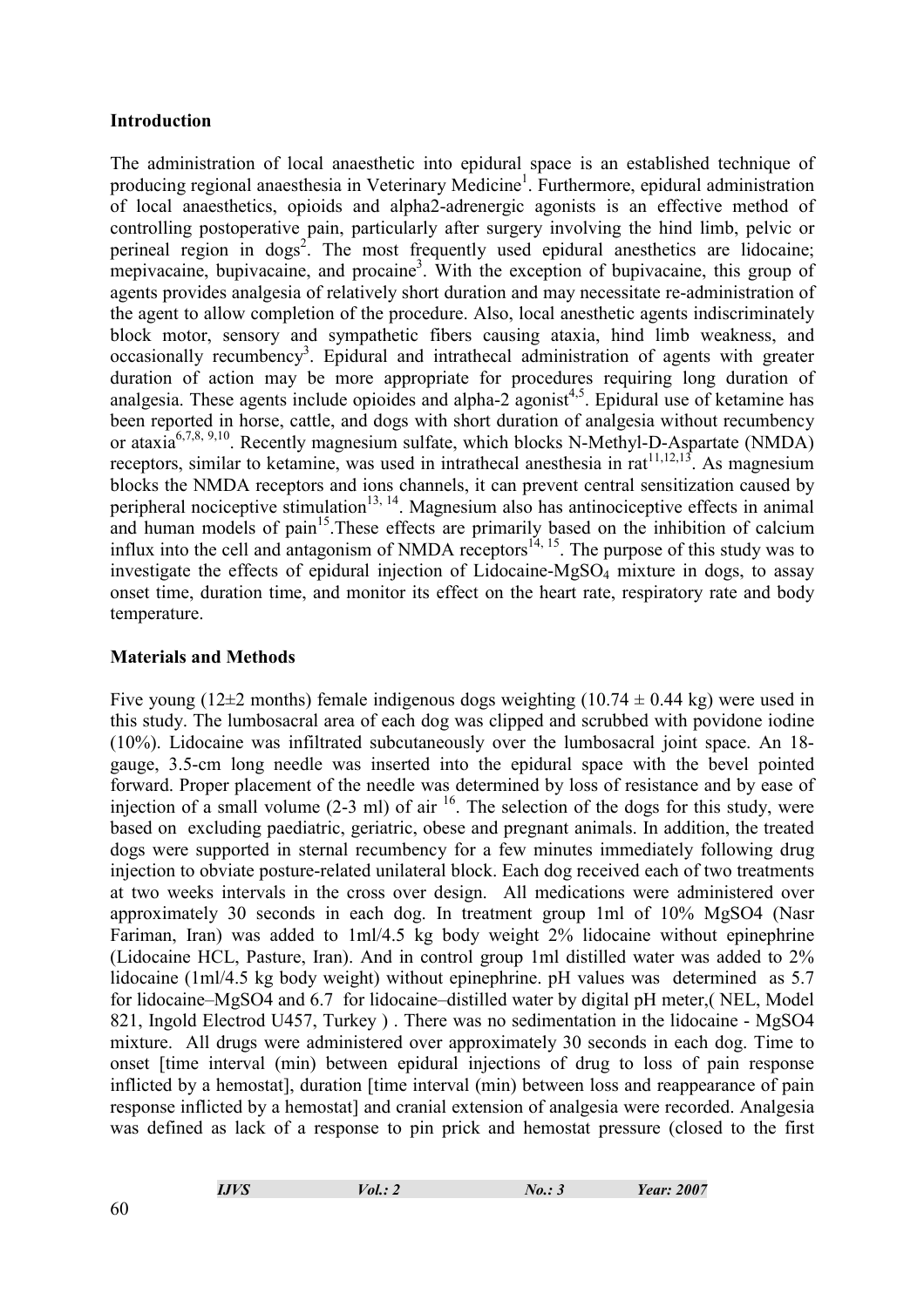ratchet) applied first in the perineal area and then moved cranially toward the thoracic region until a response (movement associated with pin prick or hemostat pressure) was observed. Responses were measured each minute until no reaction occurred and then at 5 minutes intervals until a response occurred. The dogs were evaluated throughout the study for presence of recumbency and standing time. Heart rate, respiratory rate and body temperature were recorded for each animal prior to administration of each treatment protocol at 0 minute (base line value) and at 5, 10, 15, 30, 60, and 75 minutes after administration.

#### Statistical Analysis

Student's t –test was used for analysis of paired data between two groups (onset time and analgesia duration data) and ANOVA test was used for comparison of paired data with base line values (heart rate, respiratory rate and body temperature data).  $p \le 0.05$  was considered as significant level (Spss, software of windows).

#### **Results**

Epidural analgesia was produced in all dogs following administration of lidocaine-distilled water and lidocaine-MgSO4. Following the administration of lidocaine-distilled water, recumbency occurred  $(1.48 \pm 0.10 \text{ min})$  but no recumbency observed following epidural administration of Lidocaine-MgSO4. Time to onset of analgesia was significantly longer in lidocaine-MgSO4 (4.70±0.20 min) in comparison to lidocaine-distilled water (2.04±0.14 min). Lidocaine-MgSO4 produced significantly (p<0.05) longer duration of analgesia  $(185\pm5.13 \text{ min})$  than that produced by lidocaine-distilled water  $(49\pm4.5 \text{ min})$ , standing time was  $49.8 \pm 1.56$  minutes in the control group (Table1). Cutaneous analgesia ranged from coccyx vertebral to approximately  $L_1$  in the control and experimental groups. The cutaneous analgesia included the perineal region and was similar in spread on both sides of the spine to level of  $L_1$  in both control and experimental groups.

Statistical analysis revealed that there were no differences in heart rate, respiratory rate and body temperature in comparison to the base line value in the control and experimental groups during the study (Table 2).

| <b>Indices</b>               | lidocaine – distilled water<br>(min) | lidocaine - MgSO4<br>(min) |  |
|------------------------------|--------------------------------------|----------------------------|--|
| Time to recumbency           | $1.48 \pm 0.10$                      |                            |  |
| <b>Onset of analgesia</b>    | $2 \pm 0.14$                         | $47 \pm 0.2$ <sup>a</sup>  |  |
| <b>Duration of analgesia</b> | $49 \pm 4.5$                         | $185 \pm 5.13^b$           |  |
| Time to stand                | $49.8 \pm 1.56$                      |                            |  |

Table 1: Anesthetic indices (mean  $\pm$  SEM) epidurally administered lidocaine–distilled water and lidocaine-MgSO4 in 5 dogs (min).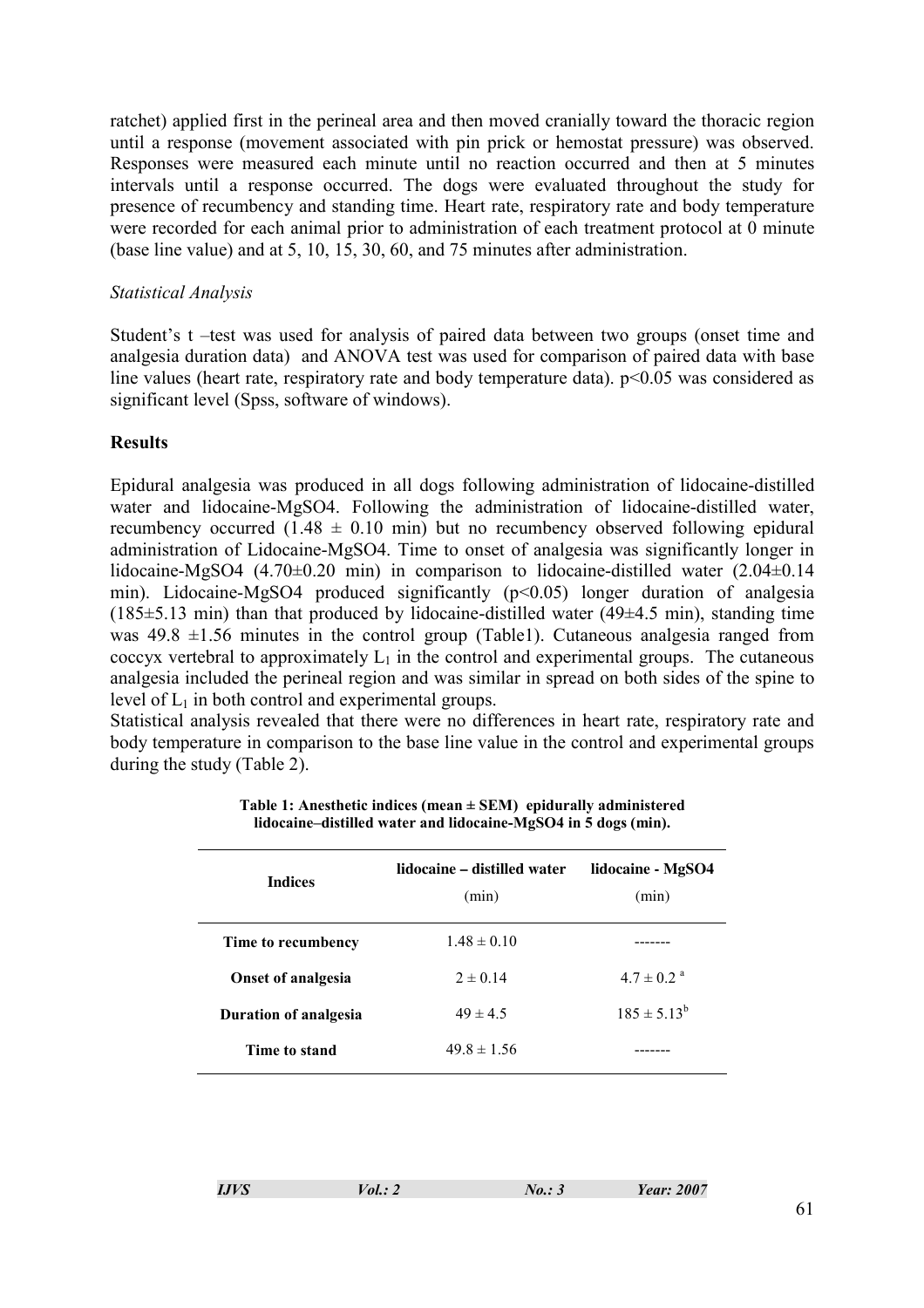| Time interval(min)        |                          |            |                   |                 |                  |                   |                  |  |
|---------------------------|--------------------------|------------|-------------------|-----------------|------------------|-------------------|------------------|--|
| <b>Indices</b>            |                          |            | $\bf{0}$          |                 | 5                | 10                | 15               |  |
| <b>Heart rate</b>         |                          | control    | $102.4 \pm 10.8$  |                 | $89.8 \pm 7.5$   | $90 \pm 7.1$      | $88.8 \pm 7.05$  |  |
|                           |                          | experiment | $102.4 \pm 12.05$ |                 | $114 \pm 9.2$    | $116 \pm 8.5$     | $112.8 \pm 8.13$ |  |
|                           |                          | control    | $25.4 \pm 0.74$   |                 | $24 \pm 0.70$    | $21.4 \pm 0.74$   | $22.8 \pm 0.66$  |  |
| <b>Reaspiratory rate</b>  |                          | experiment | $25.2 \pm 0.8$    |                 | $23.8 \pm 1.6$   | $22.4 \pm 1.9$    | $20 \pm 1.09$    |  |
| <b>Rectal temperature</b> |                          | control    | $39.3 \pm 0.1$    |                 | $39.4 \pm 0.1$   | $39.4 \pm 0.2$    | $39.2 \pm 0.2$   |  |
|                           |                          | experiment | $39.48 \pm 0.03$  |                 | $39.18 \pm 0.09$ | $38.7 \pm 0.23$   | 38.6 $\pm$ 0.15  |  |
|                           |                          |            |                   |                 |                  |                   |                  |  |
| Time interval(min)        |                          |            |                   |                 |                  |                   |                  |  |
|                           | <b>Indices</b>           |            |                   |                 | 30               | 60                | 75               |  |
| <b>Heart rate</b>         |                          | control    |                   | $87.4 \pm 6.01$ | $93.2 \pm 8.4$   | $100 \pm 10.2$    |                  |  |
|                           |                          |            | experiment        |                 | $111 \pm 9.59$   | $107.2 \pm 10.36$ | $104.6 \pm 12.3$ |  |
|                           | <b>Reaspiratory rate</b> |            | control           |                 | $19.6 \pm 0.74$  | $22.6 \pm 0.67$   | $25.2 \pm 0.58$  |  |
|                           |                          |            | experiment        |                 | $22 \pm 0.63$    | $24 \pm 0.63$     | $23.8 \pm 1.2$   |  |
|                           |                          |            | control           |                 | $39.1 \pm 0.16$  | $39.1 \pm 0.1$    | $39.2 \pm 0.1$   |  |
| <b>Rectal temperature</b> |                          | experiment |                   | $38.8 \pm 0.09$ | $39.1 \pm 0.08$  | $39.1 \pm 0.1$    |                  |  |

#### Table 2: Heart rates (beats/min), respiratory rate (breath/min) and rectal temperature (°C) of 5 dogs under epidural anesthetic with lidocaine–distilled water and lidocaine-MgSO4

#### **Discussion**

The spread of anaesthetic solution within the epidural space is known to be influence by a number of factors including age, obesity, pregnancy and body position<sup>17,18,19</sup>. In clinical practice, dogs would normally be sedated as indicated to facilitate epidural puncture<sup>20,21</sup>. The use of a sedative drug was deliberately omitted in this study in order to avoid the possible confounding effects of a sedative agent on the physiological variables that were measured. It was, however, recognized that failure of block might result if the needle tip was dislodged from the epidural space in a struggling awake dog following epidural puncture. The likelihood of this complication occurring was lessened by the application of firm manual restraint by an assistant. From the humane viewpoint, lidocaine solution was infiltrated into the injection site to minimize pain of epidural puncture.

 $MgSO<sub>4</sub>$  such as ketamine has been used in the rat epidural analgesia<sup>11,22</sup>. MgSO4 such as ketamine is a non competitive NMDA receptors antagonist<sup>15</sup>. Injection of ketamine for perineal analgesia in the dogs<sup>7</sup>, horses<sup>6</sup> and cattle<sup>10</sup> has been reported in the literature. Pain stimulation can causes release of Aspartate and Glutamate neurotransmitters that bind to N-Methyl Amino acids receptors and cause calcium, sodium ions inflow and potassium out flow

| <b>IJVS</b><br>Vol.: 2 | No.: 3 | <b>Year: 2007</b> |
|------------------------|--------|-------------------|
|------------------------|--------|-------------------|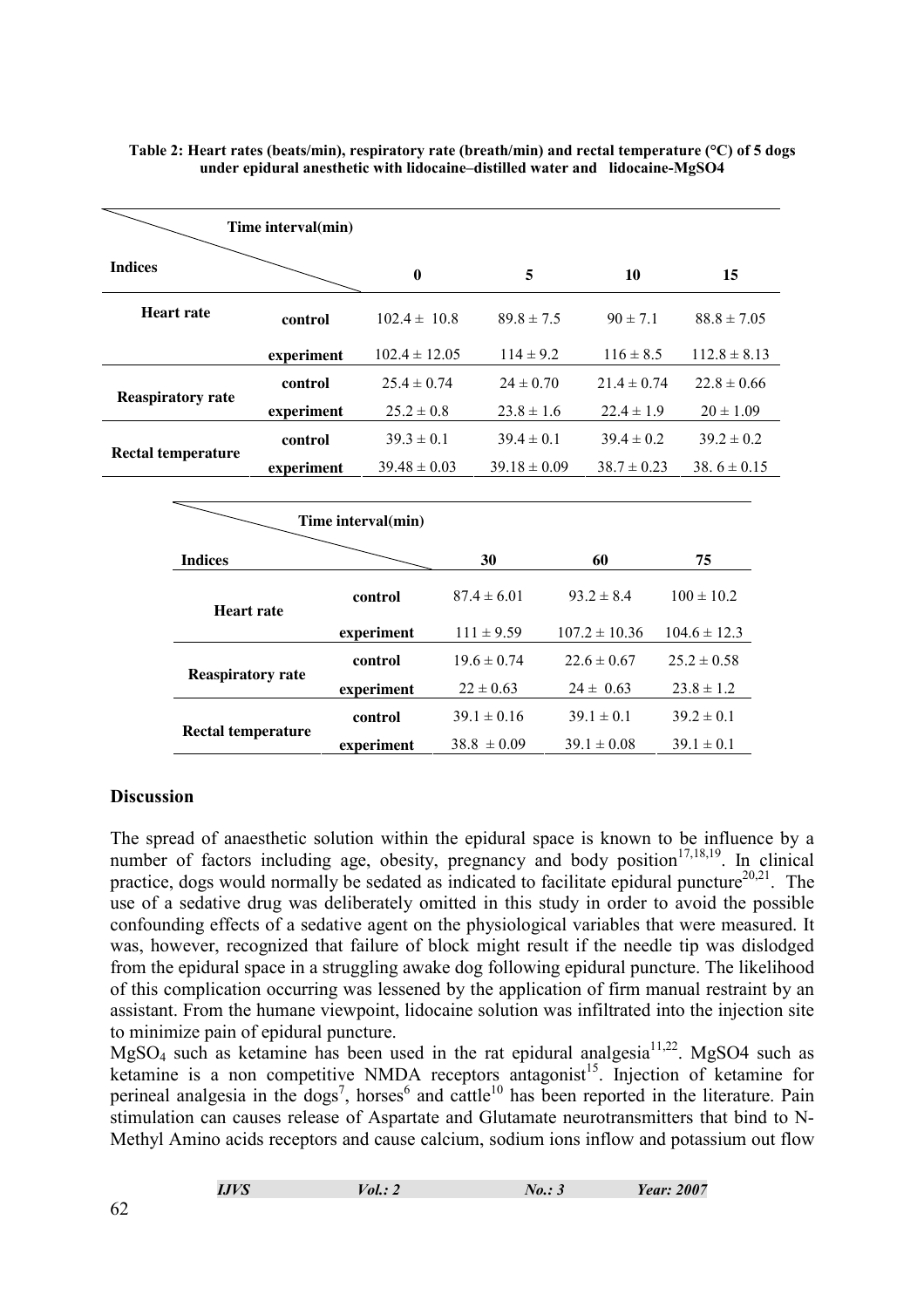that results pain stimulation sensation in the  $CNS<sup>22</sup>$ . Magnesium sulfate blocks calcium influx and non competitively antagonize NMDA excitatory receptors that cause prevention of central sensitization produced by peripheral nociceptiove stimulation<sup>13,14,15,22,23</sup>. Mizutani et al had reported prolongation of pain recognition after systemic administration of MgSO4 in human<sup>24</sup> however Thurnau et al reported that MgSO<sub>4</sub> could not cross the blood brain barrier following systemic administration<sup>25</sup>. Prolonged duration of intrathecal analgesia following administration of fentanyl – magnesium combination has been reported in  $rat^{11,22}$ . Recently Marzouk et al and Haagi-Mohammadi et al had used fentanyl-Mgso4 and lidocain-MgSo4 in spinal anaesthesia in the human being , respectively showing significantly prolonged duration of analgesia  $26$ ,  $27$  their results support the prolonged duration of analgesia observed in our study after epidural injection of lidocaine–MgSO4 (109.2  $\pm$  5.2 min) in comparison to control group (75.8  $\pm$  1.42 min). Catteral et al, have correlated the delayed in the beginning of anaesthesia due to lowered non ionized form which is cellular permeable form $^{28}$ .

Recumbency is expected following epidural administration of lidocaine because local anesthetics block both sensory and motor fibers<sup>3</sup>. Recumbency was observed after epidural administration of lidocaine- distilled water in this study but no recumbency was observed following the lidocaine-MgSO4 administration. Marzouk et al also used MgSO4–fentanyl intratechally in the human being and did not report any motor nerve affection<sup>26</sup>. Probably lidocaine-MgSO4 with unknown mechanism had less effect on motor nerve fibers in comparison to lidocaine-distilled water.

There were no significant differences in the heart rate, respiratory rate and body temperature between control and experimental group in comparison to base line value throughout the study. Haaji-Mohammadi et al did not observe any respiratory or cardiovascular side effects after intratechal injection of lidocaine- MgSO4 in the human being $2^7$ .

Further research is necessary to determine the various dose of MgSO4 in epidural administration and its histopathological effects on neuron fibers in epidural space.

#### **References**

- 1. Skarda RT. Local and regional anaesthetic and analgesic techniques: Dogs. In: Thurmon JC, Tranquilli WJ, Benson GJ, eds. Lumb and Jones veterinary anaesthesia. 3<sup>rd</sup> ed. Baltimore: Williams and Wilkins1996;426-447.
- 2. McMurphy RM. Postoperative epidural analgesia. Vet Clin North Am Small Anim Pract 1993;23:703-716.
- 3. Day TK, Skarda RT. The Pharmacology of local Anesthetics. Vet Clin North Am Equine Pract 1991;7:489-500.
- 4. Lutinger D, Ferrari R, Perrone MH. Pharmacological analgesis of alpha-2 adrenergic mechanisms in nociception and ataxia. J Pharmacol Exp Ther 1985; 232:883-889.
- 5. Eisenach JC, Decock M, Klim S. Alpha-2 adrenergic agonists for regional anesthesia: a clinical review of clonidine. Anesthesiology 1996; 85:655-674.
- 6. Gomez de Segura IA, Tendillo FJ, Marsico F. Alpha-2 agonists for regional anesthesia in the cow. J Vet Anaesth 1993;20:32-33.
- 7. 7. Haskins SC, Farver TB, Patz JD. Ketamine in dogs. Am J Vet Res 1985;46:1855- 1860.
- 8. Islas JA, Astroga J, Laredo M. Epidural ketamine for control of post- operative pain. Anesth Analg 1985;64:1161-1162.
- 9. Naguib M, Adu-Gyamfi Y. Epidural ketamine for postoperative analgesia. Anaesthesia 1988;67:798.

| IJVS | Vol.: 2 | No.: 3 | <b>Year: 2007</b> |
|------|---------|--------|-------------------|
|      |         |        |                   |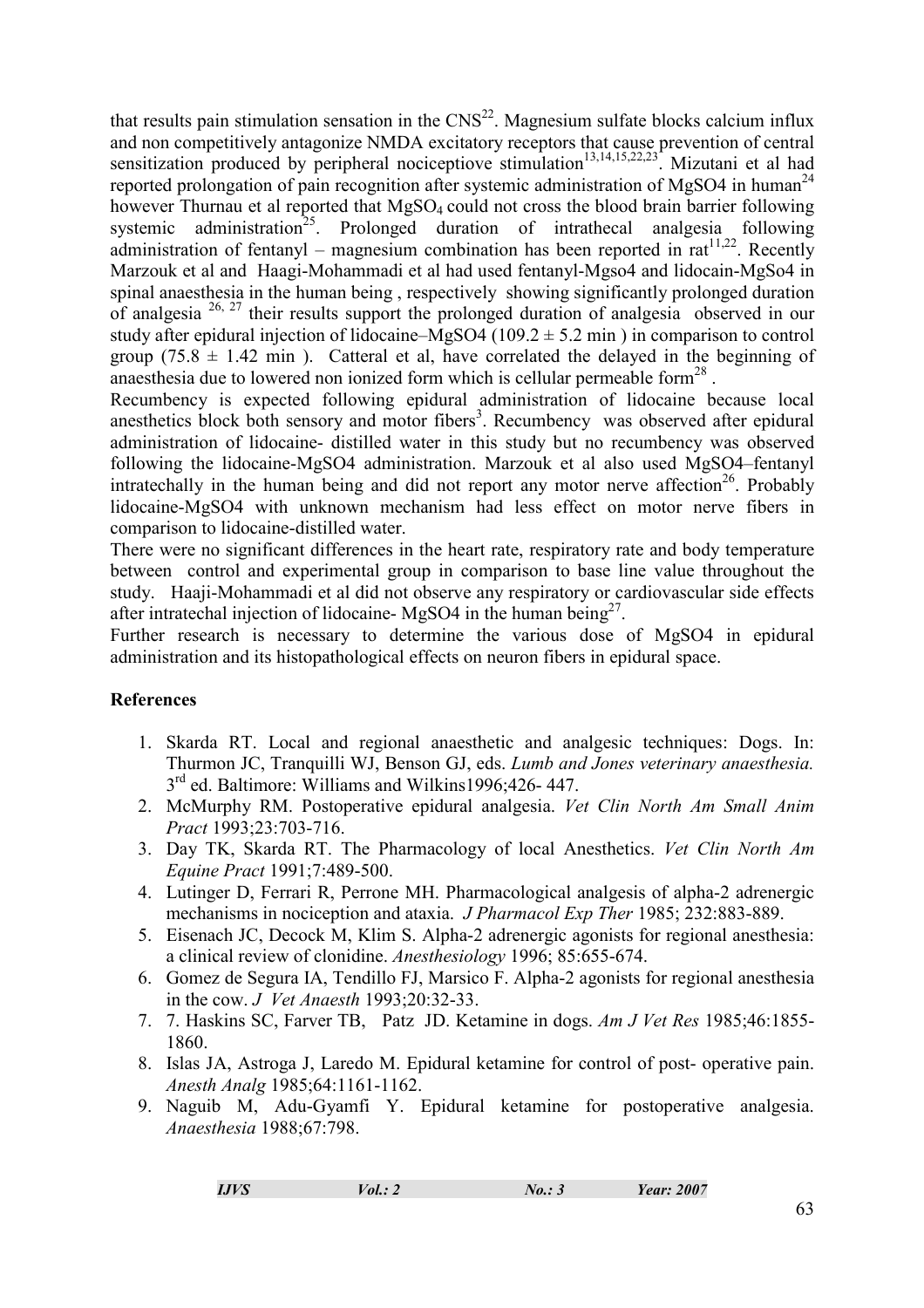- 10. Kamiloglu A, Atalan G, Ozturk S, et al. Epidural injection of ketamine hydrochloride for perineal analgesia in cattle. *Irish Vet J* 2003;56:514-516.
- 11. Karasawa S, Ishizaki K, Goto F. The effect of intratechal administration of magnesium sulfate in rat. Anaesthesia 1998;53:879-886.
- 12. Ishizaki K, Saski M, Karasawa S. The effect of intratechal magnesium sulfate on the nociception in rat acute pain models. Anaesthesia 1999;54:241-246.
- 13. Liu HT, Marus WH, Sei HL. Modulation of NMDA receptors function by ketamine and magnesium. Anaesth Analg 2001;92:1173-1181.
- 14. Schulz-Stubner S, Wettmann G, Regel-Hahn SM, Rossaint R. Magnesium as part of balanced general anaesthesia with propofol, remifentenil and mivacurium: a doubleblind prospective study in 50 patients. *Eur J Anaesth* 2001;18:723-729.
- 15. Kara H, Sahin N, Ulusan V, et al. Magnesium infusion reduces preoperative pain. Eur J Anaesth 2002;19:52-6.
- 16. Mulroy MF, Norris MC, Liu SS. Safety step for epidural injection of local anesthetics: review of the literature and recommendations. Anaesth Analg 1997;85:1346-1356.
- 17. Bromage PR. Spreed of analgesic solutions in the epidural space and their site of action. Br J Anaesth 1962:;34:361-365.
- 18. \*Hall LW, Clarck KW. Veterinary Anaesthesia. 9<sup>th</sup> ed. London: Bailliere Tindal, 1991;
- 19. Dallman MJ, Mann PA. Epidural or spinal anesthesia for reduction of coxofemoral luxations in the dog. J Am Anim Hosp Assoc 1985;21:985-988.
- 20. Bradelly RL, Withrow SJ, Heath RB. Epidural anaesthesia in the dog. Vet Surg 1980;9:153-156.
- 21. Klide AM, Soma LR. Epidural analgesia in the dog and cat. J Am Vet Med Assoc 1968;153:165-173.
- 22. Asokumar B, Robert J, Jeffrey SK. Intratechal magnesium prolongs fentanyl analgesia. Anaesth Analg 2002;95:661-666.
- 23. Ascher P, Nowak I. Electrophysiological studies of NMDA receptors. Trends Neurosci 1987;10:284-288.
- 24. Mizutani A, Taniguchi K, Migagawa A, et al. The analgesia effect of iontophoresis with magnesium sulfate. Masui 1995;44:1076-9.
- 25. Thurnau GR, Kemp DB, Jarvis A. Cerebrospinal fluid levels of magnesium in patients with preeclampsia after treatment with intravenous magnesium sulfate: a preliminary report. Am J Obstet Gynecol 1987;157:1435-8.
- 26. Marzouk S, Abd El-Hady N, Lotfy M, et al. The effect of three different doses of intratechal MgSO4 on spinal opiod analgesia. Eg J Anaesth 2003;19:405-409.
- 27. Haaji-Mohammadi M, Arbabian K, Khajavi M R, et al. The effect of MgSO4 added to lidocaine in spinal anaesthesia. *J Iran Soc Anaesth Intens Care* 2004;45:41-46.
- 28. Catteral W. Local anesthetics. In: Rall TW, Nies AS, Taylor P, eds. Goodman Gilmans the pharmacological basis of therapeutics.  $9<sup>th</sup>$  ed. New York: Pergamon Press, 1995;331-341.